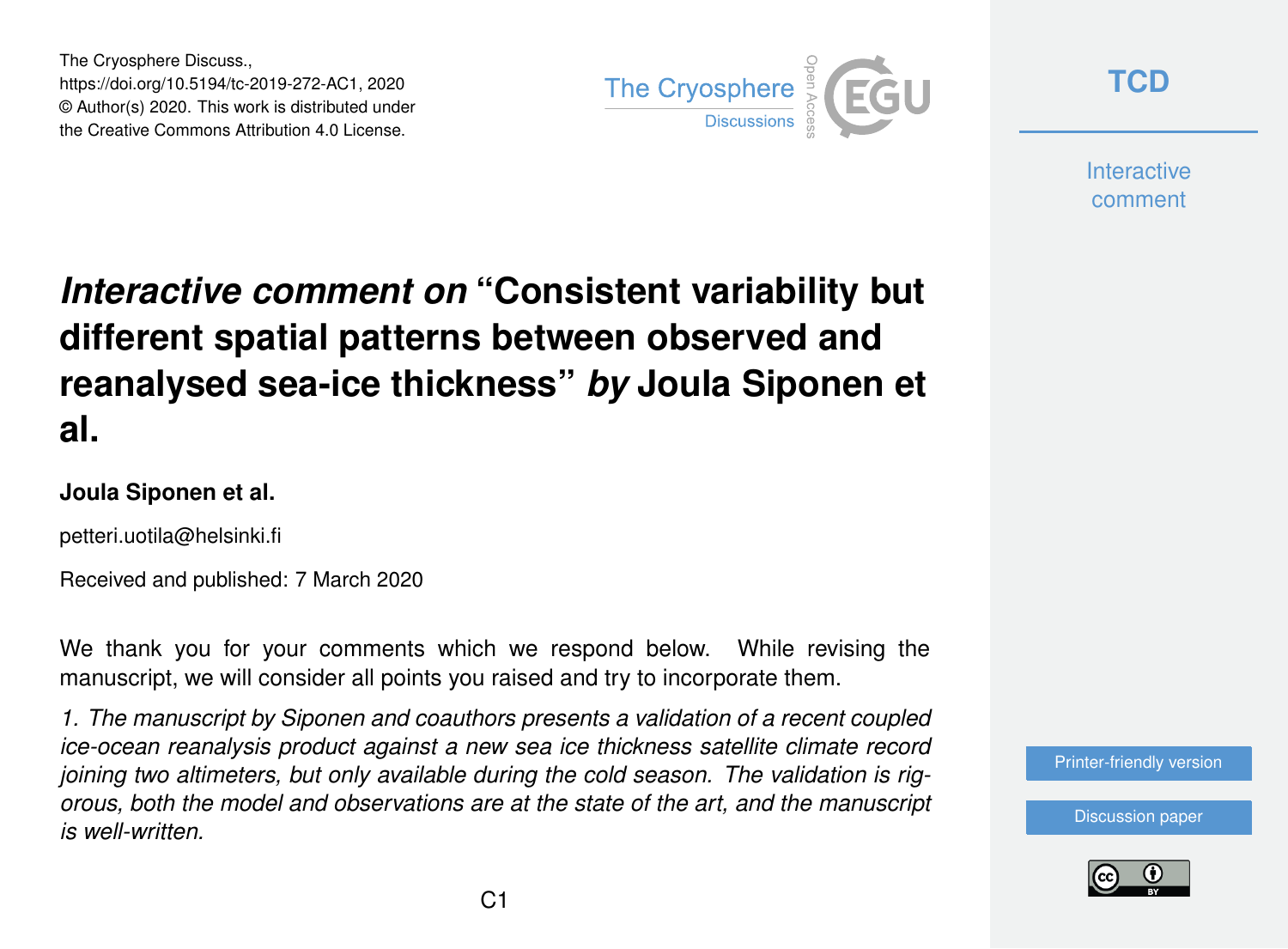We thank Referee #1 for these encouraging comments and address the critical ones next.

*2. The exercise is unfortunately limited in scope – a monovariate validation – and does not reveal much more than was already known from previous intercomparison articles. The new products compared are certainly of higher quality, but the analysis does not benefit much from this.*

In our manuscript we present results based on a sea-ice thickness intercomparison between two datasets: the CCI satellite climate record (CDR) and the ECMWF ORAS5 ocean reanalysis. We think that the scientific results based on this first and rigorous comparison justifies the publication in The Cryosphere as they are relevant, original, novel and timely:

- Both the CCI CDR and ORAS5 are new products that have not been compared before, which makes our results original and novel. CCI CDR is the first long observational time series of its kind and agrees well with ORAS5. Because of the novelty of CCI CDR, study on how it compares with modelled estimates of SIT are of interest to the readers of TC. We should point out that at the moment peer-reviewed publications presenting the CCI sea ice thickness CDR do not exist which increases the value of our manuscript.
- There is an urgent need to better understand the decadal-scale variability of the Arctic sea ice in a rapidly warming climate. This makes our topic timely.
- Sea-ice thickness, one of the essential climate variables, aggregates sea-ice evolution due to both thermodynamic and dynamic processes, therefore being an excellent variable for evaluations and intercomparisons. This makes our choice of single variable relevant.
- Moreover, as ORAS5 generates initial conditions for the ECMWF extended- and long-range predictions, its assessment in terms of sea-ice thickness is a sensible

**Interactive** comment

[Printer-friendly version](https://www.the-cryosphere-discuss.net/tc-2019-272/tc-2019-272-AC1-print.pdf)

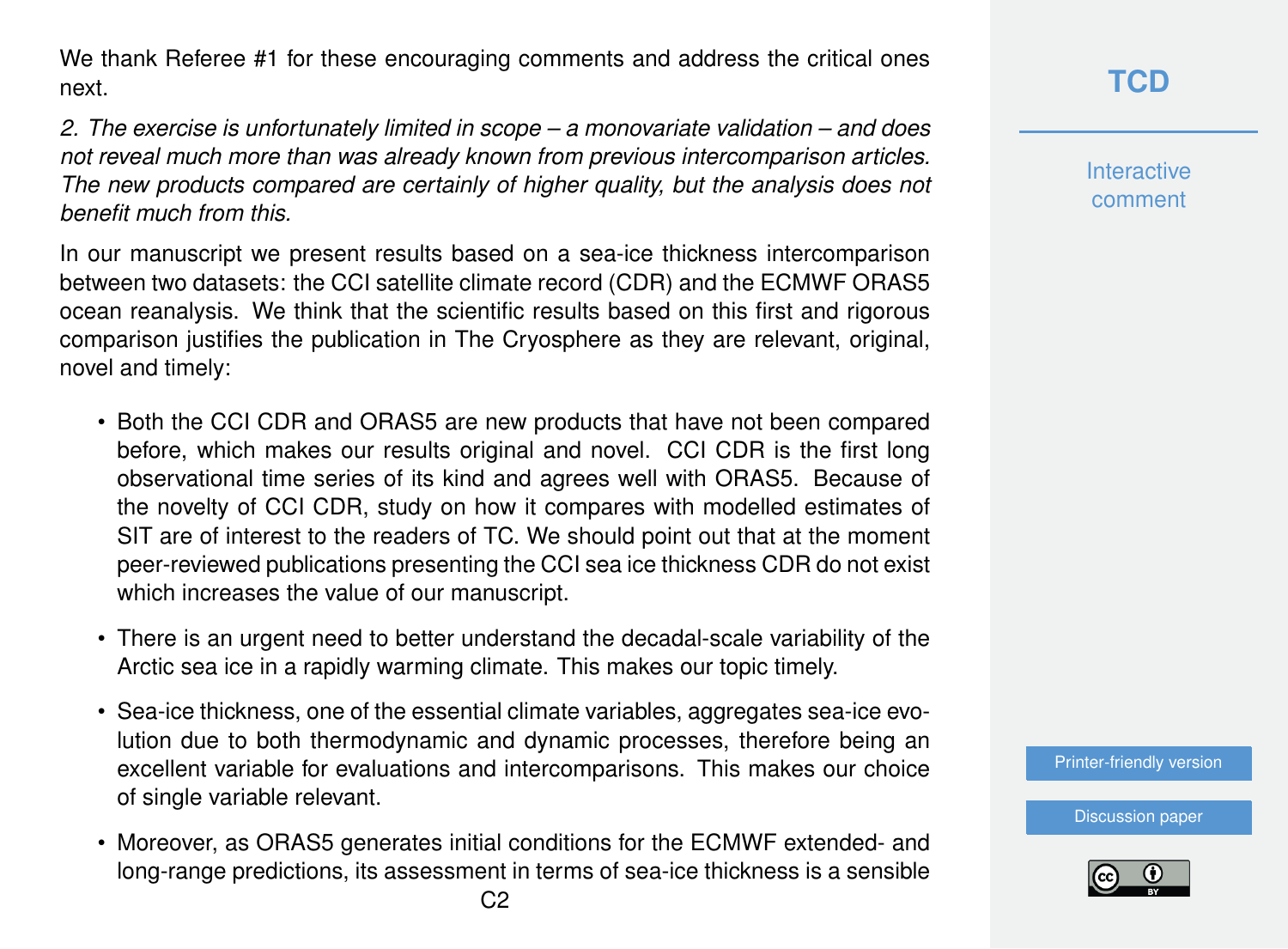choice to gain a good understanding of its skill in the Arctic. As both CCI and ORAS5 are expected to have many users in the scientific community, it is important to quickly disseminate information on their mutual uncertainties on a suitable forum, such as The Cryosphere. This makes our manuscript timely.

The main new findings of our study are:

- Both CCI and ORAS5 realistically capture Arctic-wide inter-annual variability and decadal trends of sea-ice thickness, so they are suitable for subsequent studies.
- CCI and ORAS5 also agree generally well, revealed by relatively small RMSE, although there are seasons and years when they disagree. This result provides a new focus for elaborative model performance studies.

We are keen to expand the scope of our paper by analysing an ensemble of seven ocean reanalysis which can be calculated from individual product data available at https://icdc.cen.uni-hamburg.de/1/daten/reanalysis-ocean/oraip.html. This will address the issue of reanalysis uncertainty and indicate how significantly reanalyses vary from observations. We will also explore the effect of snow on ice on sea-ice volume based on those ocean reanalyses with snow data available. This will address probably the most significant issue of uncertainty due to the large effect of snow thickness on seaice volume. We argue that the facts listed above and the additional analysis we propose will expand the paper scope so it is clearly appropriate for the publication in the Cryosphere.

*3. This becomes cruelly evident when the authors state the objective of the paper: "Can the ESA CCI sea-ice thickness product be used for the validation of sea ice in the ORAS5 ocean reanalysis during the growth season?", which is not a scientific objective per se.*

**[TCD](https://www.the-cryosphere-discuss.net/)**

**Interactive** comment

[Printer-friendly version](https://www.the-cryosphere-discuss.net/tc-2019-272/tc-2019-272-AC1-print.pdf)

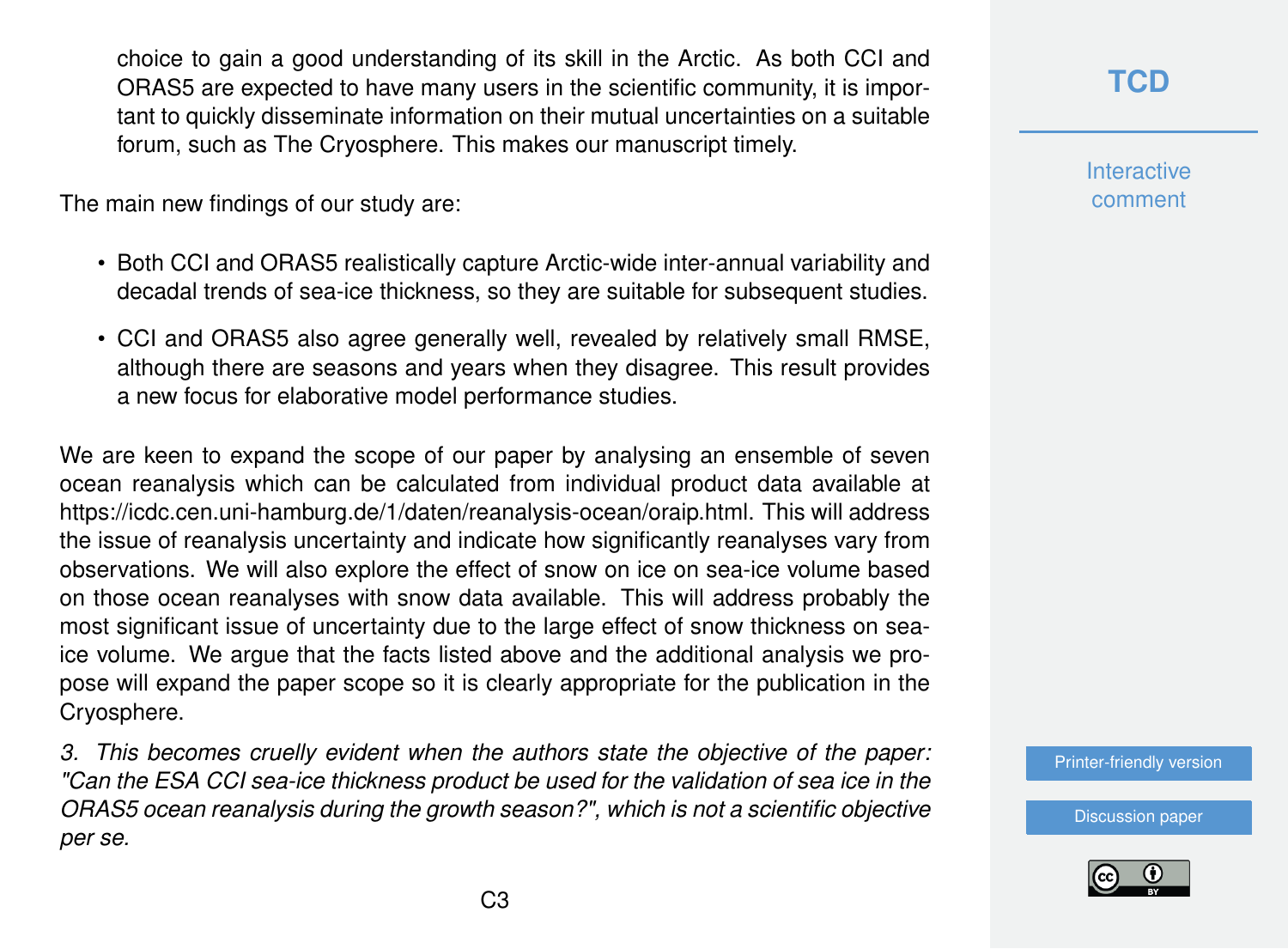True, this is not a scientific objective, but a practical and useful one. We were understanding that it would also be a sufficient one for a research article in The Cryosphere. As this may not be the case, it is also possible to state a more scientific objective as "to identify regions, seasons and years where and when the efforts to simulate the observed Arctic sea-ice variability should focus on to improve the realism of modelled ice thickness." As the significance of physical mechanisms varies seasonally, our results should assist model developers to proceed towards this goal.

*4. The results reveal contrasting findings, well summarized in the title, but the analysis is too shallow, only listing non-prioritized factors without pursuing any of them any more than was done in previous literature.*

We understood that our main results have been novel, at least to the extent explained above. If Referee 1 disagrees, we would like to invite her/him to provide us with the relevant references, please. This would be very helpful.

*5. There are multiple ways the study could evolve into a more informative paper: pursue the ice drift issue by calculating volume fluxes between the different regions, extract the local ice production and melt from the model thermodynamics, the sea ice deformations and the data assimilation increments. The thermodynamics could be further pursued as well by comparing the model snow parameters to the Warren climatology and comparing the full yearly cycle of ice thickness against the Beaufort Gyre Exploration Project http://www.whoi.edu/beaufortgyre, these data are freely available. The validation of atmospheric and ocean parameters of relevance for sea ice could be included as well. There are many different directions this paper could evolve to become more informative.*

Thank you, these are good and interesting suggestions and we are happy to explore them. However, we need to keep the scope of the manuscript reasonably limited. As mentioned above, we will expand the scope of the paper to explore the uncertainty among the ocean reanalyses, and the satellite data. In terms of ocean reanalysis

## **[TCD](https://www.the-cryosphere-discuss.net/)**

**Interactive** comment

[Printer-friendly version](https://www.the-cryosphere-discuss.net/tc-2019-272/tc-2019-272-AC1-print.pdf)